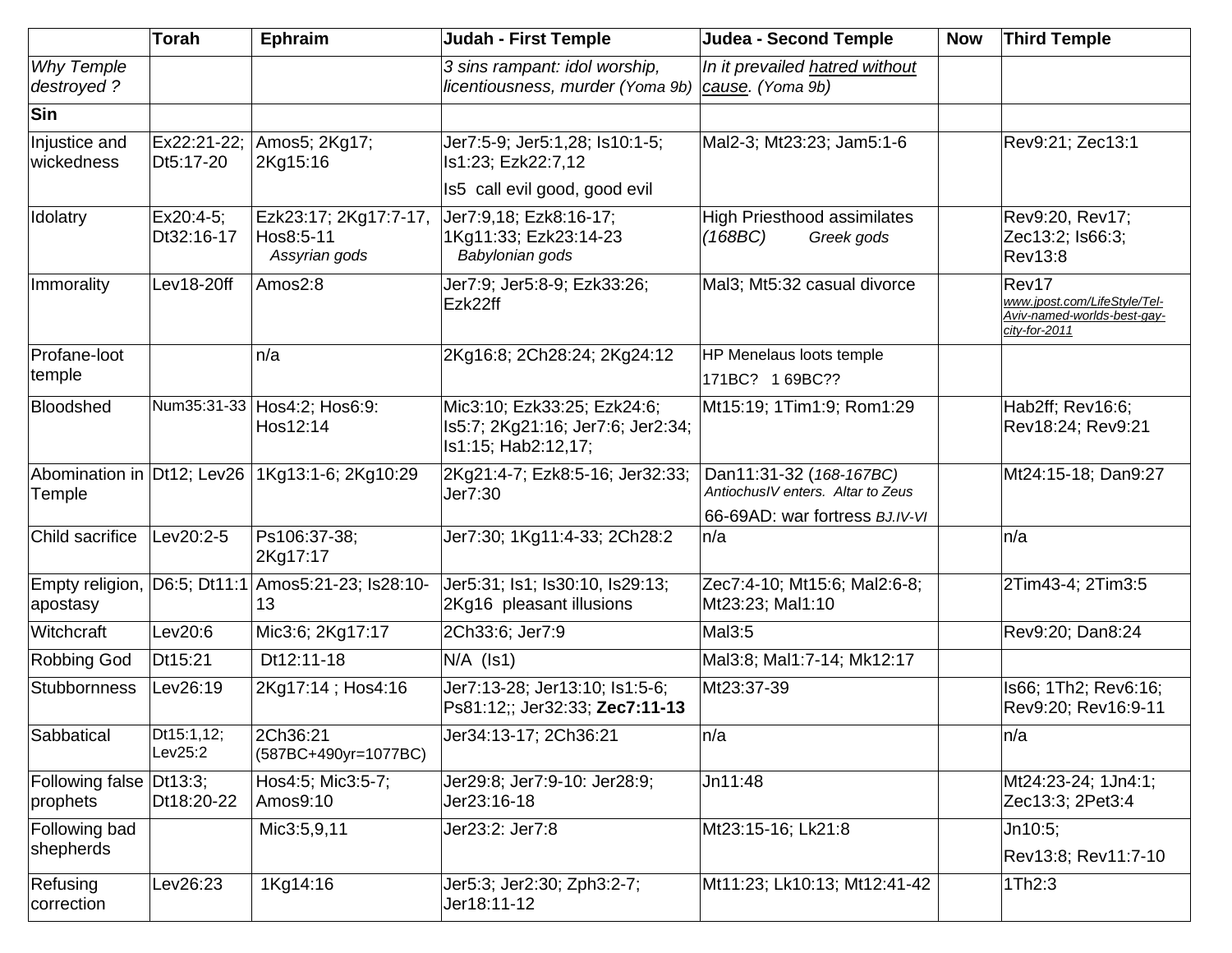|                                                       | <b>Torah</b>                    | Ephraim                                                                            | <b>Judah - First Temple</b>                                                       | <b>Judea - Second Temple</b>                                                                                                               | <b>Now</b> | <b>Third Temple</b>                                                                       |
|-------------------------------------------------------|---------------------------------|------------------------------------------------------------------------------------|-----------------------------------------------------------------------------------|--------------------------------------------------------------------------------------------------------------------------------------------|------------|-------------------------------------------------------------------------------------------|
| Rebellion                                             | Num14:9                         | 2Kg17:14; Is8:4-6 (Is7)                                                            | 2Kg24:1; 2Ch28:16; 2Ch36:3                                                        | 66AD Judea rebels                                                                                                                          |            | Dan8:23                                                                                   |
| Punishment                                            |                                 |                                                                                    |                                                                                   |                                                                                                                                            |            |                                                                                           |
| Servitude                                             | Lev26:36-38 Amos6:14<br>2Ch6:24 | <b>Tributary of Assyria</b>                                                        | Jer27:8; 2Ch12:8<br>Tributary to Babylon                                          | Lk21:29<br><b>Client state of Rome</b>                                                                                                     |            | Rev6:2; Dan7:23;<br>Rev11:41<br>Client state of TBD                                       |
| Fear                                                  | Dt28:65-67                      | Lev26:16,36 Amos2:14-16                                                            | Ezk12:19                                                                          | Lk23:30                                                                                                                                    |            | Rev11:11; Is24:17;<br>Is17:13; Jer30:4; Is13:8                                            |
| Famine                                                | Dt28:16,23<br>2Ch6:28           | Amos4:6,9                                                                          | Jer7:20; Jer16:4; Ezk14:13;<br>Ezk12:19                                           | Zec10:3; Lk23:29                                                                                                                           |            | Mt24:7; Rev6:5-6;<br>Is24:7,11,13; Rev16:3-4                                              |
| Plague                                                | Dt28:21,28<br>2Ch6:28           | Amos4:10                                                                           | Ezk14:19-21                                                                       | 135AD Akiva students plague 24k                                                                                                            |            | Zec14:12-15; Rev6:8;<br>Rev16:2,11; Rev18:4                                               |
| Sword                                                 | Dt28:25-26                      | Amos4:10; Amos7:9                                                                  | Ezk14:17; Ezk11:8<br>Jer7:32-34 unburied bird food                                | Mt24:28 unburied bird food                                                                                                                 |            | Rev6:4; Jer25:33;<br>Rev9ff; Mt24:28;<br>Rev13:7,10; Is63ff;<br>Rev19:18 bird food        |
| No answer                                             | Ps74:9;<br>1Sam8:18             | Mic3:4-7; Amos8:11;<br>Hos5:6                                                      | Ezk7:26; Jer11:11; Ezk8:18;<br>Is1:15; Is59:2; Ezk20:31; Jer7:16 Mt11:25; Zec7:13 | Mt6:7; Mt23:39; Mt13:11;                                                                                                                   |            | Amos8:12                                                                                  |
| Given over                                            | Ps81:12                         | Hos4:17                                                                            | Ezk20:25-26; Ezk3:27                                                              | Rom1:24,26,28                                                                                                                              |            | Rev11:2                                                                                   |
| Wild beasts                                           | Lev26:22                        | 2Kg17:24                                                                           | Ezk14:15; Jer15:3; Ezk33:27;<br>Jer8:17                                           | n/a                                                                                                                                        |            | Rev9:7-10; Rev6:8                                                                         |
| Cannabalism                                           | Lev26:29                        | Is9:20                                                                             | Jer19:9; Ezk5:10                                                                  | Zec11:9                                                                                                                                    |            | n/a                                                                                       |
| Destroy temple Lev26:31                               | 2Ch7:20-21                      | Amos3:14; Amos7:9                                                                  | Jer7:12-14; 2Kg25:9                                                               | Mt23:38-24:2; Dan9:26                                                                                                                      |            | n/a                                                                                       |
| City to be<br>destroyed                               |                                 | Lev26:31-32   Amos3:11-15;<br>Amos6:8                                              | Jer17:27; Jer32:29; Is6:11;<br>Jer38:17; Jer19:13                                 | Dan9:26; Lk19:43-44;                                                                                                                       |            | Is24:10,12; Rev16:19                                                                      |
| Fire, sulfur, hail, Dt29:23;<br>Whirlwind, etc Ps11:6 |                                 | Amos4:11; Is28:2;<br><b>Hos8:7</b>                                                 | Is30:30; Jer23:19; Is30:23;<br>Is40:24; Zec7:14; Ezk13:11-13                      | n/a                                                                                                                                        |            | Rev8; Rev16:8,21;<br>Is66:15 Ezk38:22;<br>Jer30:23; JI2:30                                |
| <b>Bad leaders</b>                                    | Jdg2:14                         | Pr28:2<br>Job34:30 snare to<br>people<br>Is10:5 tool of God's<br>wrath<br>Jos11:20 | Is3:1-12                                                                          | Ezk34:2-4 66AD Eleazar b.Simon,<br>Simon b.Giora, John Gischala?<br>Zec11:8-9 69AD Ananus<br>b.Ananus, Jesus b.Gamla; Joseph<br>b.Gurion ? |            | Is3:1-12; Zec11:15-17;<br>Dan11:36-45; 2Th2:3-4<br>Rev13:1,4,11 Beast1,<br>Beast2, Dragon |
| Exile                                                 | Lev26:33<br>2Ch6:36             | Amos5:27; Amos7:17                                                                 | Jer7:15                                                                           | Zec11:10-11                                                                                                                                |            | Zec14:2; Ezk39:25-28;<br>Rev13:10                                                         |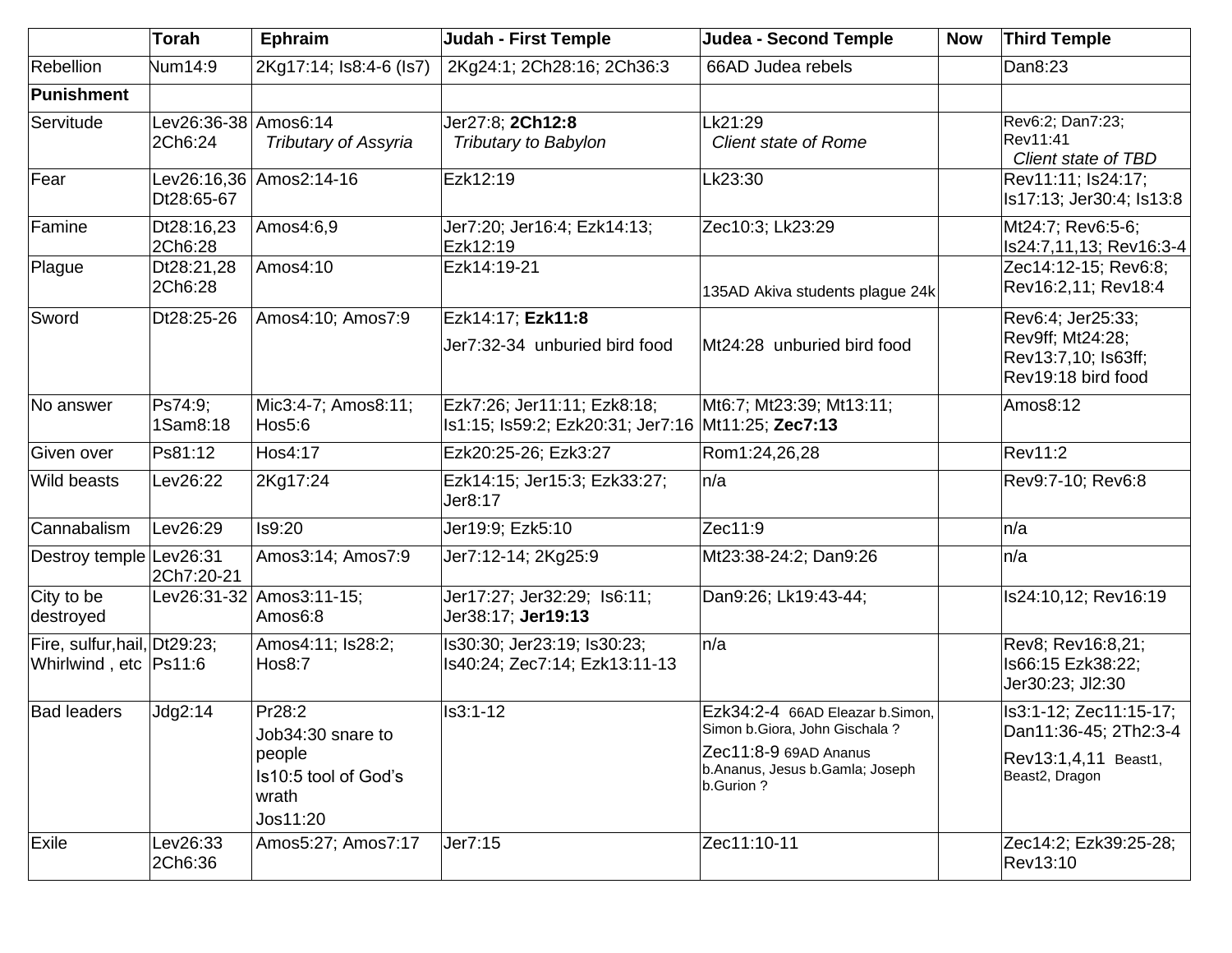|                                | <b>Torah</b>                      | <b>Ephraim</b>                                                                                                                                                                                | <b>Judah - First Temple</b>                                                                                                                                                                                                                             | Judea - Second Temple                                                                                                                                                                                                                                                                                          | <b>Now</b> | Third Temple                                                                                                                                   |
|--------------------------------|-----------------------------------|-----------------------------------------------------------------------------------------------------------------------------------------------------------------------------------------------|---------------------------------------------------------------------------------------------------------------------------------------------------------------------------------------------------------------------------------------------------------|----------------------------------------------------------------------------------------------------------------------------------------------------------------------------------------------------------------------------------------------------------------------------------------------------------------|------------|------------------------------------------------------------------------------------------------------------------------------------------------|
| "Accept your<br>punishment"    | Lev26:41-43                       | $n/a$ (Hos1:4)                                                                                                                                                                                | Jer27:5,12; Jer7:28; Jer17:23                                                                                                                                                                                                                           | Mt3:10                                                                                                                                                                                                                                                                                                         |            | Hos5:15; Ezk36:31;<br>Ezk20:43                                                                                                                 |
| Obey rulers<br>And Repent      | Ex22:20<br>Lev26:40-41<br>2Ch7:14 | Amos5:14-15;Jer3:11-<br>13; 2Ch30:8-9; Jon3:9                                                                                                                                                 | 1Kg18:21; 2Ch24:29; ls1:15-20;<br>Mic6:9; Jer7:3; Jer12:16;<br>Jer18:8; Jer26:3; Jer36:3;                                                                                                                                                               | Mt3:2; Mt23:3; Tit3:1;<br>Heb13:17; Rom13:1 1Pet2:13-<br>17; Lk20:25                                                                                                                                                                                                                                           |            | Hos5:11; Joel2:12-15;<br>Rev2:5,15,22; Mt3:11;<br>Lk5:32; Lk13:5;<br>Lk24:47; Act2:28;<br>Act3:19;                                             |
| Warning                        |                                   |                                                                                                                                                                                               |                                                                                                                                                                                                                                                         |                                                                                                                                                                                                                                                                                                                |            |                                                                                                                                                |
| No longer<br>avoidable         | Dt29:20;<br>(Dt1:35)              | Amos5:19; Hos1:6;<br>Amos8:1;                                                                                                                                                                 | Ezk14:20; Jer7:16; Jer7:29<br>generation of His wrath                                                                                                                                                                                                   | Zec11:4; Mt3:10; Mt23:33-36<br>generation of His wrath                                                                                                                                                                                                                                                         |            | <b>Is24:18</b>                                                                                                                                 |
| Like a flood                   | Dt28:20                           | Is8:7                                                                                                                                                                                         | Hos5:10                                                                                                                                                                                                                                                 | Dan9:26                                                                                                                                                                                                                                                                                                        |            | Mt24:39; Is24:18;<br>Dan11:40; Is59:19                                                                                                         |
| 40 year final                  | (Num14:33)                        | $~1762 - 722$ BC                                                                                                                                                                              | $\sim$ 627BC to $\sim$ 587BC (40yrs)                                                                                                                                                                                                                    | $ 30AD - 70 AD (40yrs) $                                                                                                                                                                                                                                                                                       |            | Nation in Deception (1984)                                                                                                                     |
| warning                        |                                   | Amos 762BC                                                                                                                                                                                    | Jeremiah 627BC (Jer1:1)                                                                                                                                                                                                                                 | Yeshua warns 29-30AD                                                                                                                                                                                                                                                                                           |            | Nation in Rebellion (~1985)                                                                                                                    |
|                                |                                   | (Amos1:1)                                                                                                                                                                                     |                                                                                                                                                                                                                                                         |                                                                                                                                                                                                                                                                                                                |            | Nation under Judgment<br>$(-1986)$                                                                                                             |
|                                |                                   |                                                                                                                                                                                               |                                                                                                                                                                                                                                                         |                                                                                                                                                                                                                                                                                                                |            | J.Cahn (~1985)                                                                                                                                 |
| Other signs                    |                                   | Quake 760BC                                                                                                                                                                                   | Glory departs temple (591BC)<br>T.Bavli.RoshHoshanah31a<br>Ezk10:19 (Elul-5)<br>Glory departs Mt.Olivet 583BC<br>$(3.5 \text{ years})$ Lam.R.25                                                                                                         | Yom Kippur: strap no longer<br>white; temple doors fly open, lot<br>comes up in left hand (30-70AD)<br>(Yoma 39b:5-6)<br>Star like sword over city<br>Voices sky 'Lets go hence" (Siv5)<br>Chariots of fire in sky (Iyar21)<br>Temple doors open on own.<br>(66AD)(BJ. VI.5.3)<br>(Tacitus, HistoriaeV.13.43); |            | Rev11:3                                                                                                                                        |
| Prophet sent to<br>target land |                                   | Jonah - Assyria<br>~760BC (2Kg14:25)<br>(Ant.IX.9.10)                                                                                                                                         | Daniel - Babylon 605BC (Dan1)<br>Ezekiel - Babylon 598BC (Ant.X.6.3) (Act28:16)                                                                                                                                                                         | Paul - Rome 62AD                                                                                                                                                                                                                                                                                               |            |                                                                                                                                                |
| <b>Execution</b>               |                                   |                                                                                                                                                                                               |                                                                                                                                                                                                                                                         |                                                                                                                                                                                                                                                                                                                |            |                                                                                                                                                |
| Phases                         |                                   | 1 <sup>st</sup> deportation<br>~1742BC<br>Reuben, Gad,<br>Manesseh (1Chr5:26)<br><b>Tributary Assyria</b><br>Pekah rebels 732BC<br>$2nd$ deportation<br>Gilead, Galilee,<br>Naphthali (2Kg15) | 1 <sup>st</sup> deportation 605BC (Jer25)<br>Nobility to Babylon (Dan1)<br><b>Tributary Babylon</b><br>Jehoiakim rebels 602BC (2Kg24:1)<br>2 <sup>nd</sup> deportation (Ezekiel)<br>597BC<br>Zedekiah rebels 589BC (Jer39:1)<br>Siege 3 years (589-597) | 63BC Galilee/Judea<br>conquered<br>12k killed<br>Roman tributary<br>222<br>Believers esape Pella 64AD<br>Eusebius, Church History 3, 5, 3<br>Epiphanius, Panarion 29.7.7-<br>8;30.2.7                                                                                                                          |            | 1 <sup>st</sup> wave: Rev6<br>$\frac{1}{4}$ men die<br>75% left<br>$2nd$ wave: Rev8-9<br>1/3 earth struck, men<br>die 50% left ?<br>Lk17:26-35 |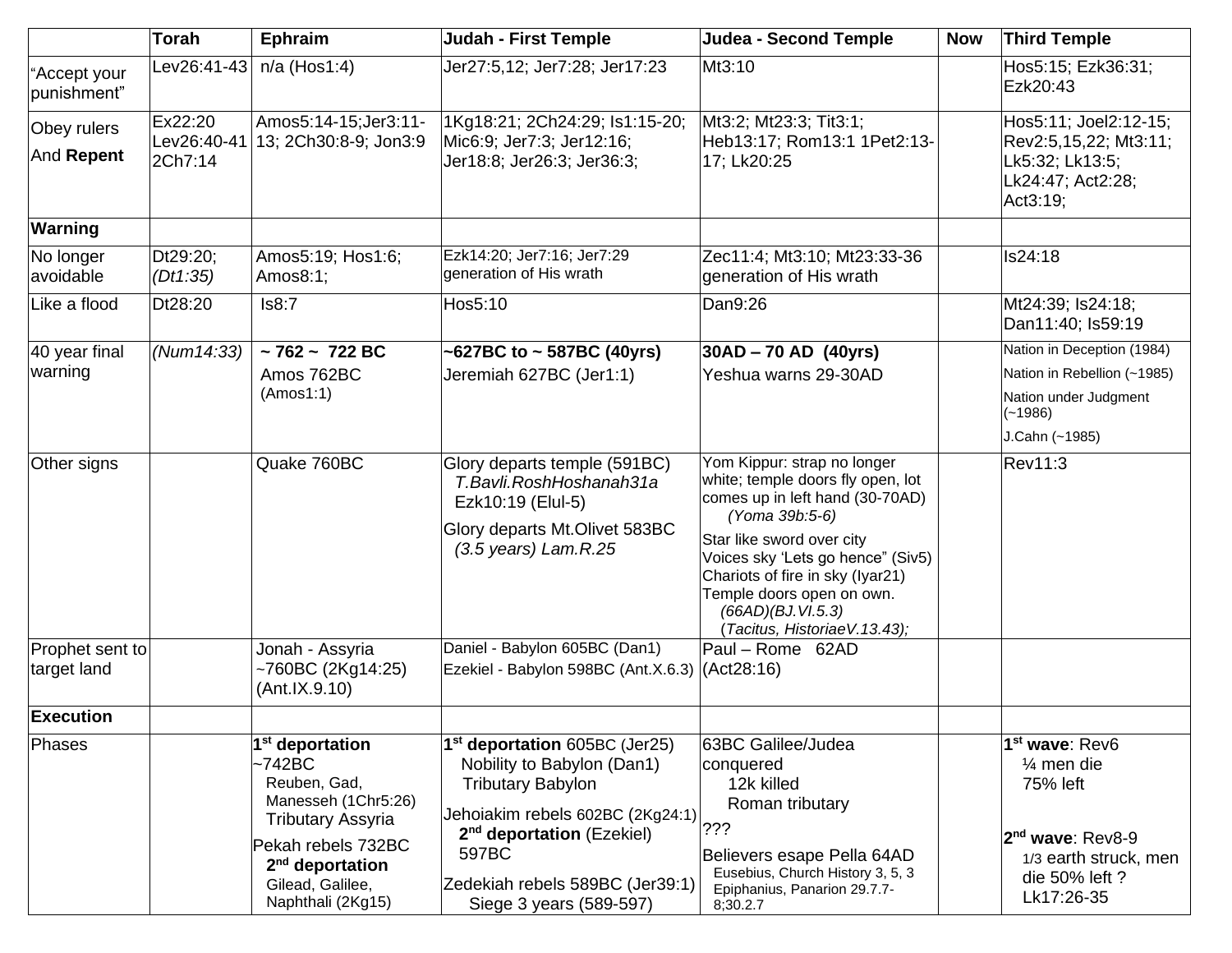|                              | <b>Torah</b>        | <b>Ephraim</b>                                                                                                                                                                                                                         | <b>Judah - First Temple</b>                                                                                                                                                                                                     | <b>Judea - Second Temple</b>                                                                                                                                                                                                                                                                                                                                                                | <b>Now</b> | <b>Third Temple</b>                                                                                                    |
|------------------------------|---------------------|----------------------------------------------------------------------------------------------------------------------------------------------------------------------------------------------------------------------------------------|---------------------------------------------------------------------------------------------------------------------------------------------------------------------------------------------------------------------------------|---------------------------------------------------------------------------------------------------------------------------------------------------------------------------------------------------------------------------------------------------------------------------------------------------------------------------------------------------------------------------------------------|------------|------------------------------------------------------------------------------------------------------------------------|
| Siege 3 years                | Dt28:68             | Hoshea rebels 727BC<br>Siege 3 years<br>(2Kg18)<br>3rd deportation<br>Exile 722BC (2Kg17)<br>Remnant 715BC<br>(2Ch30:1-31:1) (Asher,<br>Manesseh, Issachar,<br>Zebulun, Ephraim)<br>deported Ashurbanipal<br>670BC (Ezr4:10;<br>Is7:8) | 3rd deportation 587BC<br>Temple destroyed 586BC<br>$(Av9)$ (3.5 years from siege)<br>Remnant 585BC<br>Rebels (Jer41:1)<br>No go Egypt (Jer42-46)<br>They go (Jer43-44) ~584BC<br>Neb-II clobbers Egypt (582BC)<br>(Ant. X. 9.7) | 66AD James brother of Yeshua<br>killed per Ananus.b.Ananus<br>Great Revolt 66-69AD<br>Rome invades 67AD<br>Revolt ends 70AD (3.5 yrs)<br>Temple destroyed (Av9-10)<br>Sent in ships Egypt (BJ.VI.9.2)<br>Bar Kokhba revolt 132AD<br>Revolt ends 135AD (3.5yrs)<br>Temple plowed salt ? (Av9<br>$\mathbf{?}$ )                                                                               |            | 3rd wave: Rev13;<br>Is13:12; Is24:6; Is63:4;<br>Is34:8; Is61:2<br>Many die<br>Onslaught 3.5 years<br>Rev12:14; Dan12:7 |
| Woes                         |                     | Amo6:1 on those at<br>ease<br>Hos7:13 on<br>blasphemers<br>Hos9:13 on their glory                                                                                                                                                      | Is3:9,11 on Jerusalem and Judah Yeshua (~28-30AD)<br>Jer4:13,31 on Jerusalem<br>Jer13:27 on Jerusalem<br>Ezk16:23 on Jerusalem<br>Ezk24:6,9 on Jerusalem<br>Amo6:1 on those at ease                                             | Mt11-Lk10 on unrepentant<br>towns<br>Mt18-Lk6 on the worldly<br>Mt23-Lk11 on scribes-<br>pharisees<br>Jesus b.Ananus (BJ.VI.5.3)<br>'Woe to Jerusalem' Sep62-<br>Mar70AD                                                                                                                                                                                                                    |            | 1 <sup>st</sup> woe: Rev9:1-11<br>2 <sup>nd</sup> woe: Rev11:2-11<br>3rd woe: Rev15-18<br>Is24 woe on earth            |
| 10 year pause                |                     | 732 - 722BC (10<br>years)<br>$2nd - 3rd$ deportation                                                                                                                                                                                   | 597 - 587 BC (10 years)<br>$2nd - 3rd$ deportation                                                                                                                                                                              | <b>60AD ? Felix-Festus transition</b><br>Cannot find one yet                                                                                                                                                                                                                                                                                                                                |            |                                                                                                                        |
| <b>Results</b>               |                     | 732BC: unknown<br>721BC: 108k exiled<br>(Sargon II x 4)                                                                                                                                                                                | ~150k dead Judah (britannica)<br>~58k exiled<br>$(2Kg24 \times 4)(\text{Jer}52.29 \times 4)$                                                                                                                                    | 66-70AD: (BJ.VI.9.3)<br>~1.2m Jerusalem (most civilians)<br>~100k Galilee<br>$~100k$ captivity<br>132-135AD: ~580k (Cassius).<br>3.5 years (Midr.Lam.Rab.2.2.4.3)<br>Blood to horse's bridle (Ta'anit4.5)<br>Genocide - bodies unburied<br>(Gittin57b.9)<br>(Mid.Lam.R.2.2.4.6)<br>Captives sold; shipped to Egypt<br>(Powell, The Bar Kokhba War<br>AD 132-136, Osprey Pub. 2017,<br>p.81) |            |                                                                                                                        |
| Yet, in the<br>midst of this | Lev26:44            |                                                                                                                                                                                                                                        | 2Kg25:21-34; Jer29:4-7                                                                                                                                                                                                          | Zec13:8-9<br>$1/3$ Jews in 1st c. believed on<br>Yeshua (Neander)                                                                                                                                                                                                                                                                                                                           |            | Jer30:7; Jl2:32                                                                                                        |
| Promise of an<br>Afterward   | Lev26:40<br>2Ch7:14 | Is43:5-6; 1Chr9:3 16;<br>Jer31:18-20; Jer3:11-                                                                                                                                                                                         | Jer23:3-4; Jer3:17-18; Neh1:9;<br>Jer32:37-41; Is2ff; Mic4ff                                                                                                                                                                    | Zec10:6-12                                                                                                                                                                                                                                                                                                                                                                                  |            | Is11:11-13; Zec13:1-2;<br>Jer30:8-19; Jer30:18-23                                                                      |